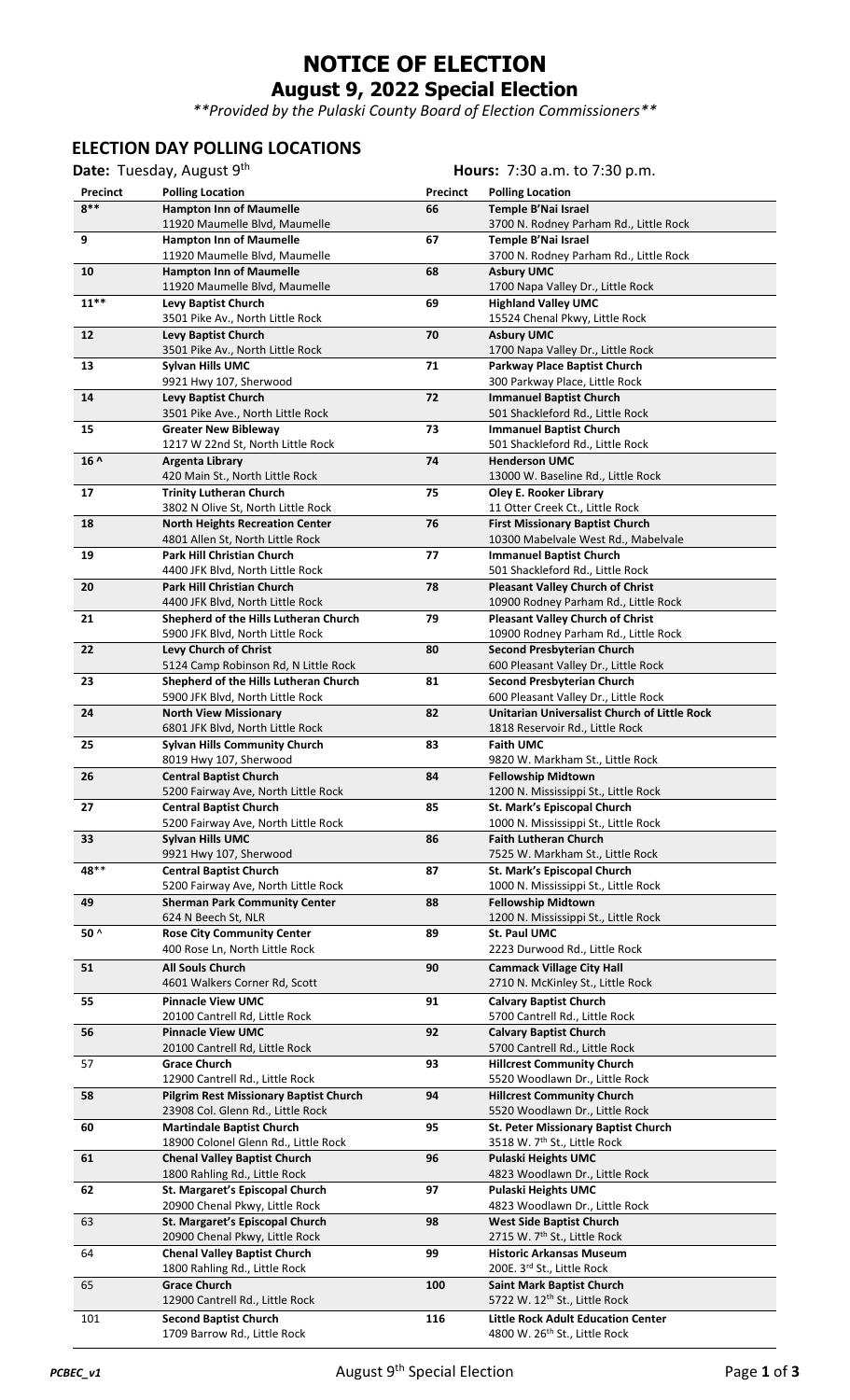| <b>Precinct</b> | <b>Polling Location</b>                   | Precinct | <b>Polling Location</b>                        |
|-----------------|-------------------------------------------|----------|------------------------------------------------|
| 102             | <b>Second Baptist Church</b>              | 117      | <b>Saint Mark Baptist Church</b>               |
|                 | 1709 Barrow Rd., Little Rock              |          | 5722 W. 12 <sup>th</sup> St., Little Rock      |
| 103             | Iglesia Bautista "Nueva Jerusalen"        | 118      | Greater Christ Temple Pentecostal Church, Inc. |
|                 | 9400 Colonel Glenn Rd., Little Rock       |          | 1200 Lewis St., Little Rock                    |
| 104             | <b>Western Hills UMC</b>                  | 119      | <b>Dunbar Recreation Center</b>                |
|                 | 4601 Western Hills Ave., Little Rock      |          | 1001 W. 16 <sup>th</sup> St., Little Rock      |
| 105             | <b>Place of Harvest Church</b>            | 120      | <b>Bullock Temple Church</b>                   |
|                 | 6401 W. 32 <sup>nd</sup> St., Little Rock |          | 1513 Park St., Little Rock                     |
| 106             | Iglesia Bautista "Nueva Jerusalen"        | 121      | <b>Dunbar Recreation Center</b>                |
|                 | 9400 Colonel Glenn Rd., Little Rock       |          | 1001 W. $16th$ St., Little Rock                |
| 107             | Moody Chapel A.M.E. Church                | 122      | <b>St. John Vision Center</b>                  |
|                 | 5630 Mabelvale Pike, Little Rock          |          | 2701 S. Main St., Little Rock                  |
| 108             | Life Line Baptist Church                  | 123      | <b>Metropolitan Career Center</b>              |
|                 | 7601 Baseline Rd., Little Rock            |          | 7701 Scott Hamilton Dr., Little Rock           |
| 109             | Southside Church of Christ                | 125      | <b>Nathaniel Hill Community Complex</b>        |
|                 | 9300 Geyer Springs Rd., Little Rock       |          | 2500 E. 6 <sup>th</sup> St., Little Rock       |
| 110             | <b>Temple of Restoration</b>              | 126      | <b>Pilgrim Rest Baptist Church</b>             |
|                 | 10610 Chicot Rd., Little Rock             |          | 3801 Springer Blvd., Little Rock               |
| 111             | St. Theresa's Catholic Church             | 127      | Wilma J. Walker Civic Center                   |
|                 | 6219 Baseline Rd., Little Rock            |          | 4801 Frazier Pike, Little Rock                 |
| 112             | <b>Metropolitan Career Center</b>         | 128      | <b>Little Rock Port Authority</b>              |
|                 | 7701 Scott Hamilton Dr., Little Rock      |          | 10600 Industrial Harbor, Little Rock           |
| 113             | <b>Metropolitan Career Center</b>         |          |                                                |
|                 | 7701 Scott Hamilton Dr., Little Rock      |          |                                                |
| 114             | <b>St. John Vision Center</b>             |          |                                                |
|                 | 2701 S. Main St., Little Rock             |          |                                                |
| 115             | <b>Geyer Springs UMC</b>                  |          |                                                |
|                 | 5500 Geyer Springs Rd., Little Rock       |          |                                                |

 *\*\* Temporary Polling Location for this election only ^ New Polling Location for this Precinct* 

### **EARLY VOTING LOCATIONS**

| MAIN EARLY VOTING LOCATION              |    |
|-----------------------------------------|----|
| <b>Pulaski County Regional Building</b> | Da |
| 501 W. Markham St., Little Rock         | Tu |

**Dates:**  esday August 2<sup>nd</sup> to Monday, August 8<sup>th</sup>

**Hours:**  8:00 a.m. to 5:00 p.m. 8:00 a.m. to 5:00 p.m. on Monday, August 8th

No Saturday Voting

### **ADDITIONAL EARLY VOTING LOCATIONS**

**\****Closed the Monday before Election Day/Hours differ from Main Early Voting*

| <b>Dates:</b> Tuesday August 2nd to Friday August 5th<br><b>Hours:</b> 10:00 a.m. to 5:00 p.m. |                                                                         |                                   |  |  |  |
|------------------------------------------------------------------------------------------------|-------------------------------------------------------------------------|-----------------------------------|--|--|--|
| <b>Sue Cowan Williams Library</b>                                                              | <b>Dee Brown Library</b>                                                | <b>Roosevelt Thompson Library</b> |  |  |  |
| 1800 S. Chester St., Little Rock                                                               | 6325 Baseline Rd., Little Rock                                          | 38 Rahling Cir, Little Rock       |  |  |  |
| <b>Adolphine Fletcher Terry Library</b>                                                        | <b>Sidney S. McMath Library</b>                                         | John Gould Fletcher Library       |  |  |  |
| 2015 Napa Valley Dr., Little Rock                                                              | 2100 John Barrow Rd., Little Rock                                       | 823 N. Buchanan St., Little Rock  |  |  |  |
| <b>William F. Laman Library</b><br>2801 Orange St, North Little Rock                           | <b>Glenview Community Center</b><br>4800 E. 19th St., North Little Rock |                                   |  |  |  |

### **City of North Little Rock Special Election**

Adoption of a one-half percent (1/2%) local sales and use tax within the City of North Little Rock, Arkansas, which shall only be levied until December 31, 2027 and shall only be used to acquire, construct, repair, and/or improve streets, sidewalks, and drainage structures, and facilities for public safety departments (Police, Fire Department and Emergency Services Departments), and the Parks and Recreation Department, and for the acquisition of vehicles and/or equipment for public safety departments.